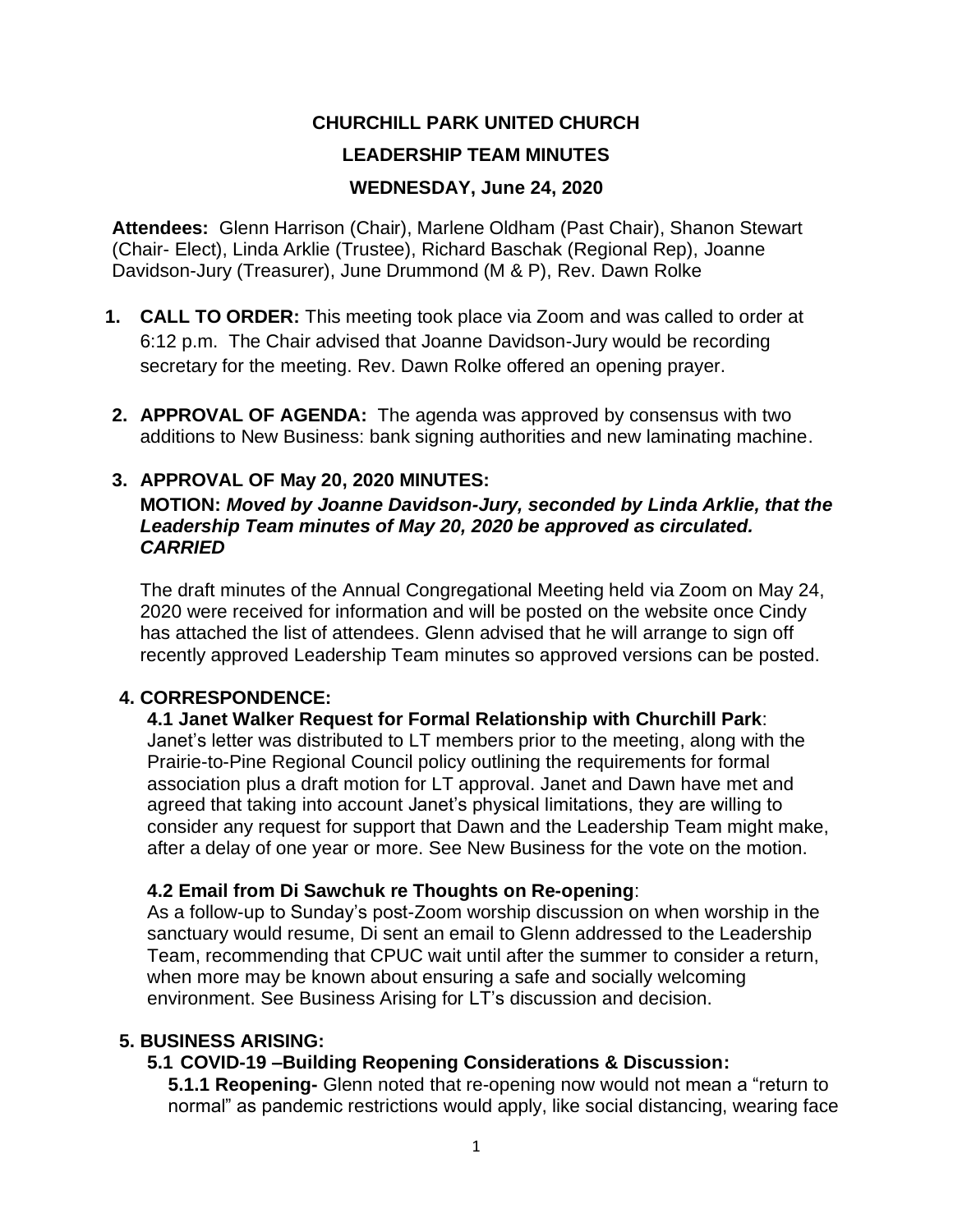masks, no singing or choir and no post-worship coffee gatherings. Regional webinars still recommend against re-opening at this time due to the vulnerability of older members and general anxiety about the risk. The church feels open thanks to interim worship and mid-week gatherings by Zoom that unlike recorded video services, enable people to keep in touch. Zoom services also allow for out of town participation and joint services, expanding the worship community. While it has been suggested in regional discussions that the longer re-opening is delayed, the less likely people might be to return, the Chair has not heard this expressed at Churchill Park. The LT agreed to continue to monitor the situation.

### **5.1.2 Group Gathering Rental Requests (Spiritualists & Janet Walker):**

The Spiritualist Fellowship Church would like to resume gatherings (up to 20) in July; SFC normally contributes over \$6,000 annually in rent. Janet Walker would like to hold a wedding shower (up to 50) for her daughter Kathryn in July, using one of our kitchen renters as caterer. Both uses were approved. KUC, which resumed sanctuary services earlier, has been using a non-accepted sanitizer on the chairs. It was suggested that chairs be designated for their sole use in future.

### **5.1.3 Summer Outdoor Musical Gatherings:**

A one-hour weekly musical evening in the Memory Garden, with ukuleles, guitars and/or percussion instruments, has been proposed by Dawn Rolke, Don Young and John McNairnay, to replace last summer's weekly barbeque. No wind instruments would be permitted. Arlene is researching safe outdoor singing techniques. It was agreed to begin on July  $15<sup>th</sup>$  at a time to be confirmed.

#### **5.1.4 Summer Rentals:**

Additional summer rentals by groups will be subject to COVID-19 pandemic restrictions to minimize risk, with Cindy to manage bookings for under 10 people and requests from larger groups to be referred to Wayne Arklie and John McNairnay for approval. Cindy will also maintain the online monthly rentals calendar to facilitate bookings as well as gym use by KUC during non-booked times. All users must keep a record of participants for contact tracing purposes.

#### **5.2Fundraisers:**

After discussion of some options (e.g. online auction, finding a replacement fundraiser), it was agreed that the annual Fall Garage Sale should proceed on **September 12, 2020**, subject to applicable COVID-19 pandemic restrictions like social distancing, sanitizing and restricting the number of people in the building. It was recommended that advertising begin now and that the event be promoted on Facebook marketplace. People will be asked to collect items over the summer for later pick-up or delivery to the church, in the fall if possible. KUC feels it may be too soon to offer food sales in the gym for the event as has been done in the past.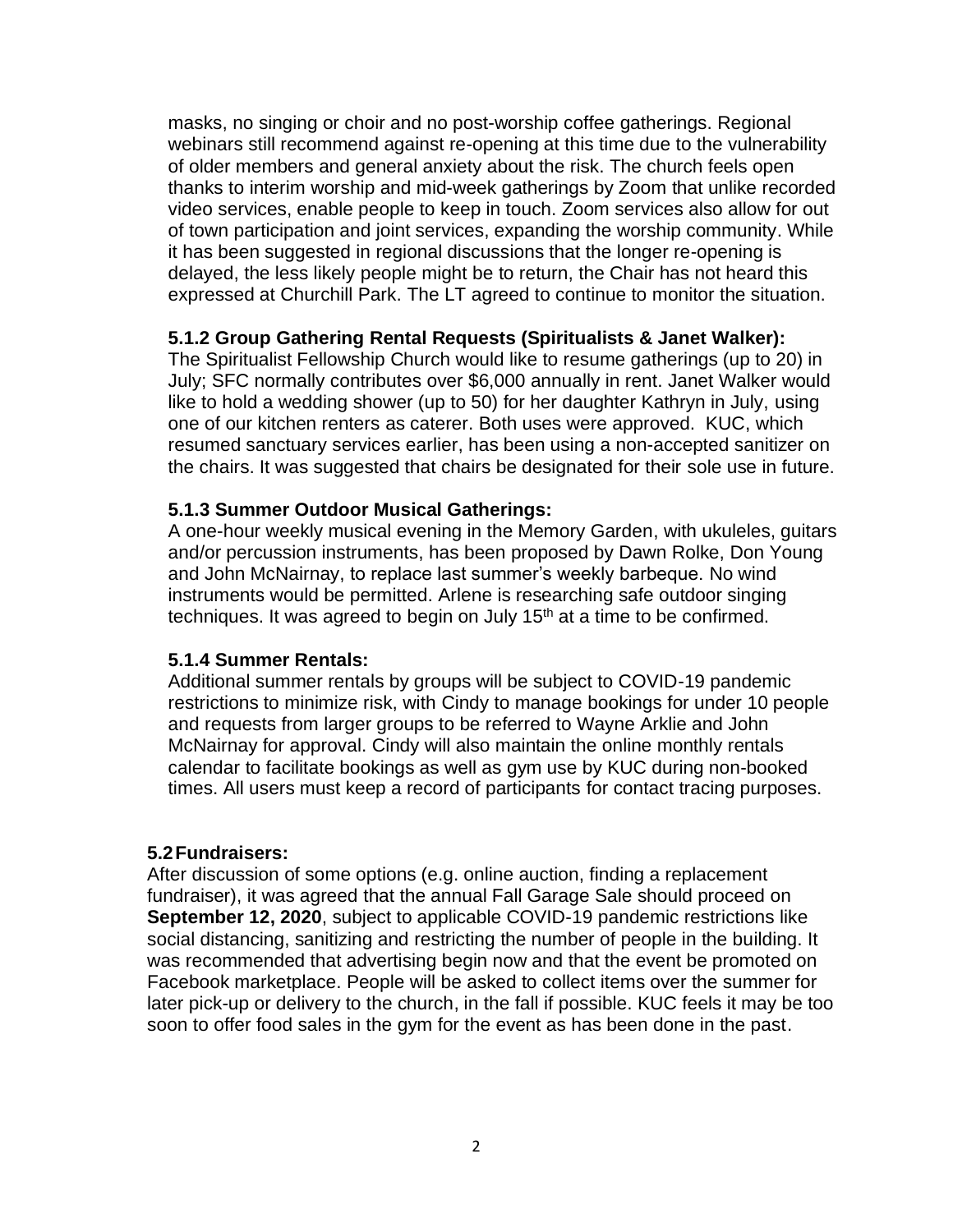# **5.3Property/Building Updates:**

# **5.3.1 Solar Power Project:**

Glenn reported that the final inspections have been done and that the panels are now producing solar power. Once Hydro has signed off, Wayne Arklie will submit the rebate claim as well as the UCC Faithful Footprints grant report. Linda Arklie advised that she had contacted our insurance broker about increasing the property value to reflect the new solar array. This may increase annual premiums by \$100. An updated policy and payment plan will be provided. Dawn Rolke advised that she had contacted a lawyer in another congregation who confirmed that only one group has filed a lawsuit against Sycamore Energy so far. She will be contacting Manitoba Hydro for their view on whether proponents of Sycamore's incomplete projects are likely to receive a refund or compensation. The LT agreed that no funds would be spent on legal services, and that future follow-up would focus on reaching a conclusion as to whether the \$33,946 2019 receivable is recoverable.

# **5.3.2 Commercial Kitchen Update:**

After receiving a quote for \$5,000, Don Young and John McNairnay opted to build four storage cupboards on wheels themselves for use by commercial kitchen renters for secure storage outside the kitchen. Materials came to about \$800. The commercial kitchen upgrade is now complete.

# **5.3.3 Building Internet/Phone Improvements:**

An upgrade in internet service was arranged with Shaw to increase the internet speed to Business Internet 300 on a 3-year plan, and the phone service was switched from Exchange Global Server to Shaw. This will result in a net increase of \$12-\$13 to the monthly total for both services which are cost-shared with KUC.

# **6. REPORTS:**

**6.1 Minister's Update:** *(No report)*

# **6.2 Ministry & Personnel Committee:** *(No report)*

# **6.3 Treasurer's Update:** *(see Attachment)*

Joanne reported that the bank balance was down to about \$2,500; it was \$6,629 at the end of April and \$28,000 at the end of March. Budget results to the end of May are still positive, however, with net income of \$621, thanks to rent income and the 10% Temporary Wage Subsidy. Dawn advised that a \$370 donation in lieu of rent was received from the Manitoba International Folk Dance Association who are not yet back in the building but have rented for years. Joanne will send them a thankyou on behalf of the LT. Donations are moderately lower. Dawn Rolke will review ChurchWatch records with Cindy to see if they provide insights.